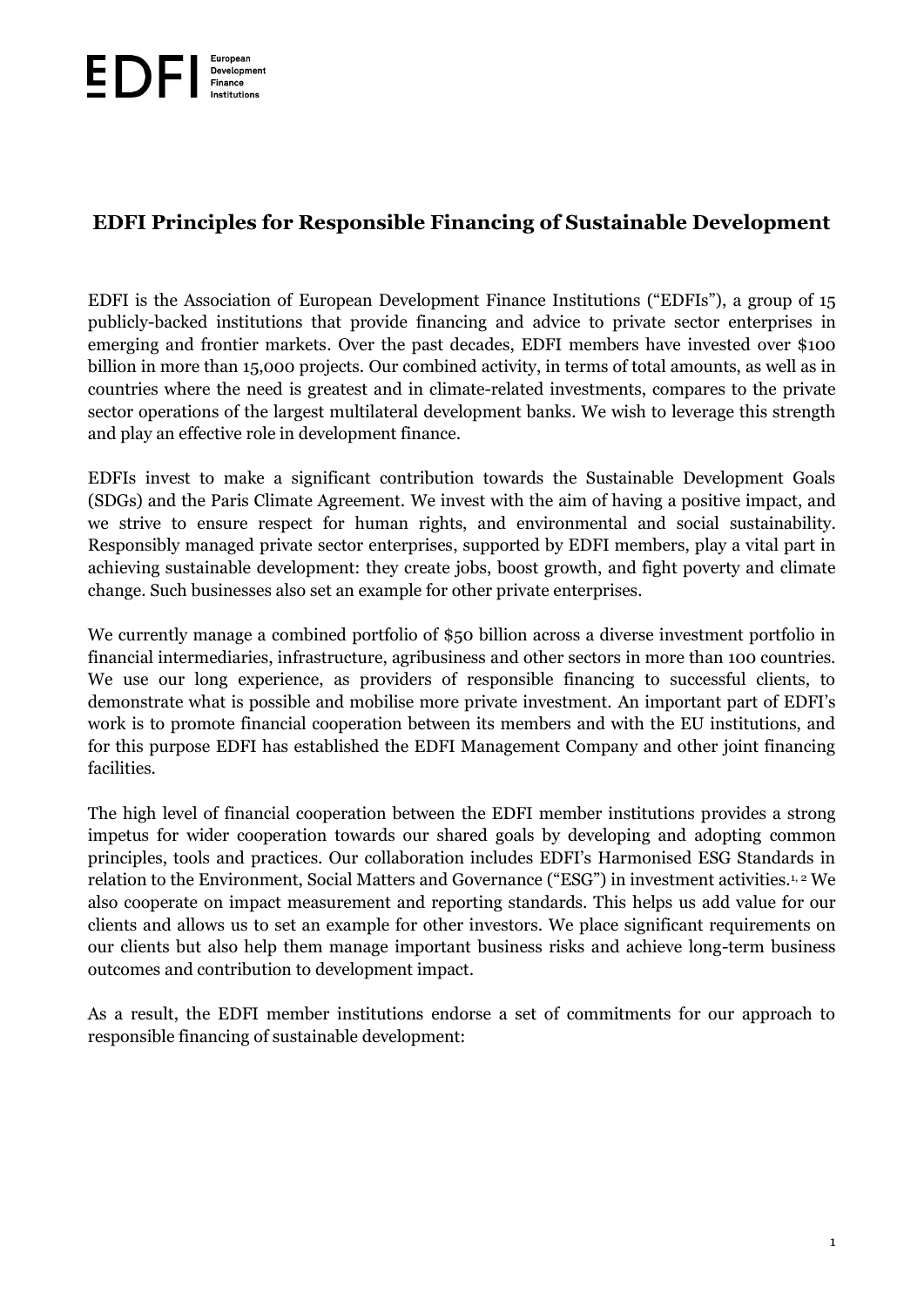## EDFIs' commitments on **responsible financing**:

- Require that all our investee companies, including financial intermediaries,<sup>3</sup> comply with the legal and regulatory requirements in the jurisdictions where they operate.
- Require high standards of business integrity and corporate governance<sup>2</sup> in our investee companies including anti-corruption and responsible tax practices<sup>4</sup> .
- Recognize that our decisions and activities may be associated with negative environmental, social and human rights impacts for local communities and therefore require our investee companies, as applicable, to mitigate these risks and work towards relevant international norms and standards. <sup>5</sup> We aim for our investee companies to act in accordance with such norms and standards within the duration of our investments. We encourage our investee companies to promote the same standards in their supply chains, e.g., with their contractors.
- Encourage investee companies to establish an open dialogue with their stakeholders on the environmental and social impacts of their business activities.
- Commit to continuous improvements in the management of ESG matters. Our aim is always to enhance positive effects in relation to human rights, the environment, workers and all other stakeholders.

## EDFIs' commitments on **impact management**:

- Manage the impact of our investment operations through an end-to-end process from defining the strategic intent of our individual institutions to the reporting and verification. 6
- Support our investee companies' impact on SDGs; track the key impacts to which private sector enterprises contribute, including Gender Equality (SDG 5), Decent Work and Economic Growth (SDG 8), Reduced Inequality (SDG 10), and Climate Action (SDG 13); and participate in consolidated EDFI reporting of these impacts.
- Build a common understanding of what can be considered a decent job.
- Support the Paris Climate Agreement and the achievement of national contributions by directing financial flows that are consistent with pathways towards low and reduced Greenhouse Gas emissions and climate-resilient development; and participate in climate finance tracking and collaboration on climate-related issues.
- Contribute to wider strengthening and harmonisation of development impact measurement, management and reporting standards that can be used by other investors and private enterprises.

## EDFIs' commitments towards **transparency**:

- Provide transparent and accountable information on investment activities, while observing normal commercial confidentiality and privacy of our clients.
- Disclose the key elements of the common approaches we apply to implement these commitments into practice.
- Consult stakeholders in advance of making substantial changes to the commitments contained in this statement.